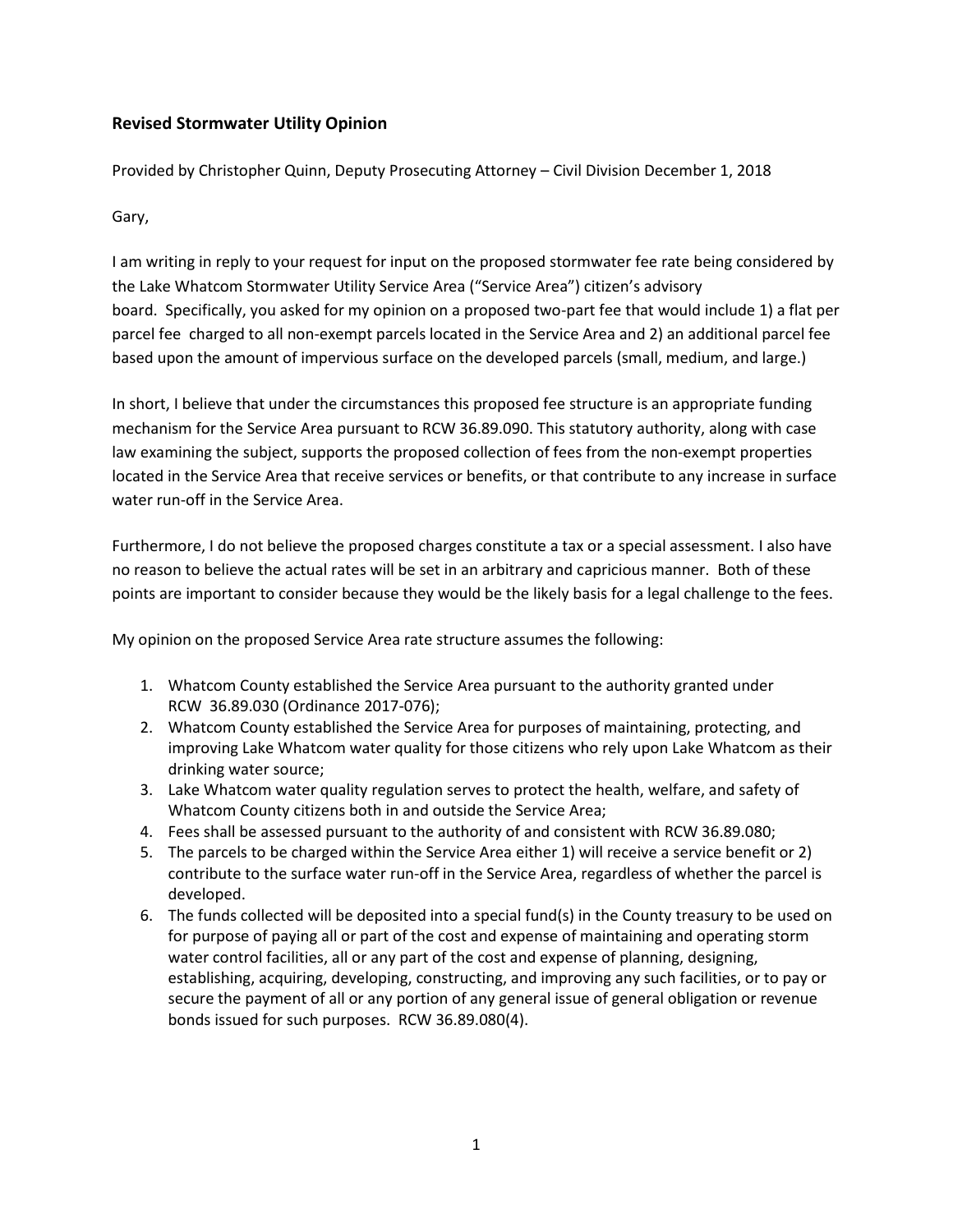# **Follow-up Questions and Answers Between Christopher Quinn and Committee Members**

### **Q: "***Do we all agree land in its natural state can be assessed a fee ?"*

(Although this is a question directed to the committee, I'll contribute the following observation for their consideration. It is also relevant to Ms. Alyanka's subsequent questions.)

**A:** As regulatory fees, the proposed Service Area charges are properly assessed against all properties that either 1) contribute to the "burden" (i.e, stormwater run-off) or 2) that otherwise receive service in the area. Although one of these two relationships must exist, there is no requirement that the parcel charged be a developed parcel.

## **Q1***: "Considering how disproportionate the flat per-parcel fee is, would a parcel fee based on parcel size be more defendable ?*

**A1:** The answer is yes, assuming the question contemplates 1) **undeveloped parcels that do not receive a** related service (see question 3) and 2) whose only distinction for purposes of "burden contribution" is size. Although the law doesn't require precise calculations of a parcel's contribution to the burden when determining whether a fee is appropriate, there still needs to be a "practical basis" for the assessment. Parcel size satisfies this practical basis requirement by providing a direct and defendable relationship between the fee charged and the burden produced. As you'll see below, there are a number of factors that can be properly considered.

## **Q2: "***Is a parcel fee based on parcel size also an appropriate funding mechanism for the Service Area pursuant to RCW 36.89.080\* ?"*

**A2:** Parcel size is a properly considered factor for purposes of setting fees. Under RCW 36.89.080 a county's legislative authority, in fixing rates, may consider "the character and use of land or its runoff water characteristics" and "any other matters which present a reasonable difference as grounds for distinction" among other factors listed below.

#### **RC[W 36.89.080](http://app.leg.wa.gov/RCW/default.aspx?cite=36.89.080)**

#### **Stormwater control facilities—Rates and charges—Limitations—Use.**

(1) Subject to subsections (2) and (3) of this section, any county legislative authority may provide by resolution for revenues by fixing rates and charges for the furnishing of service to those served or receiving benefits or to be served or to receive benefits from any stormwater control facility or contributing to an increase of surface water runoff. In fixing rates and charges, the county legislative authority may in its discretion consider:

- (a) Services furnished or to be furnished;
- (b) Benefits received or to be received;
- (c) The character and use of land or its water runoff characteristics;
- (d) The nonprofit public benefit status, as defined in RCW [24.03.490,](http://app.leg.wa.gov/RCW/default.aspx?cite=24.03.490) of the land user;